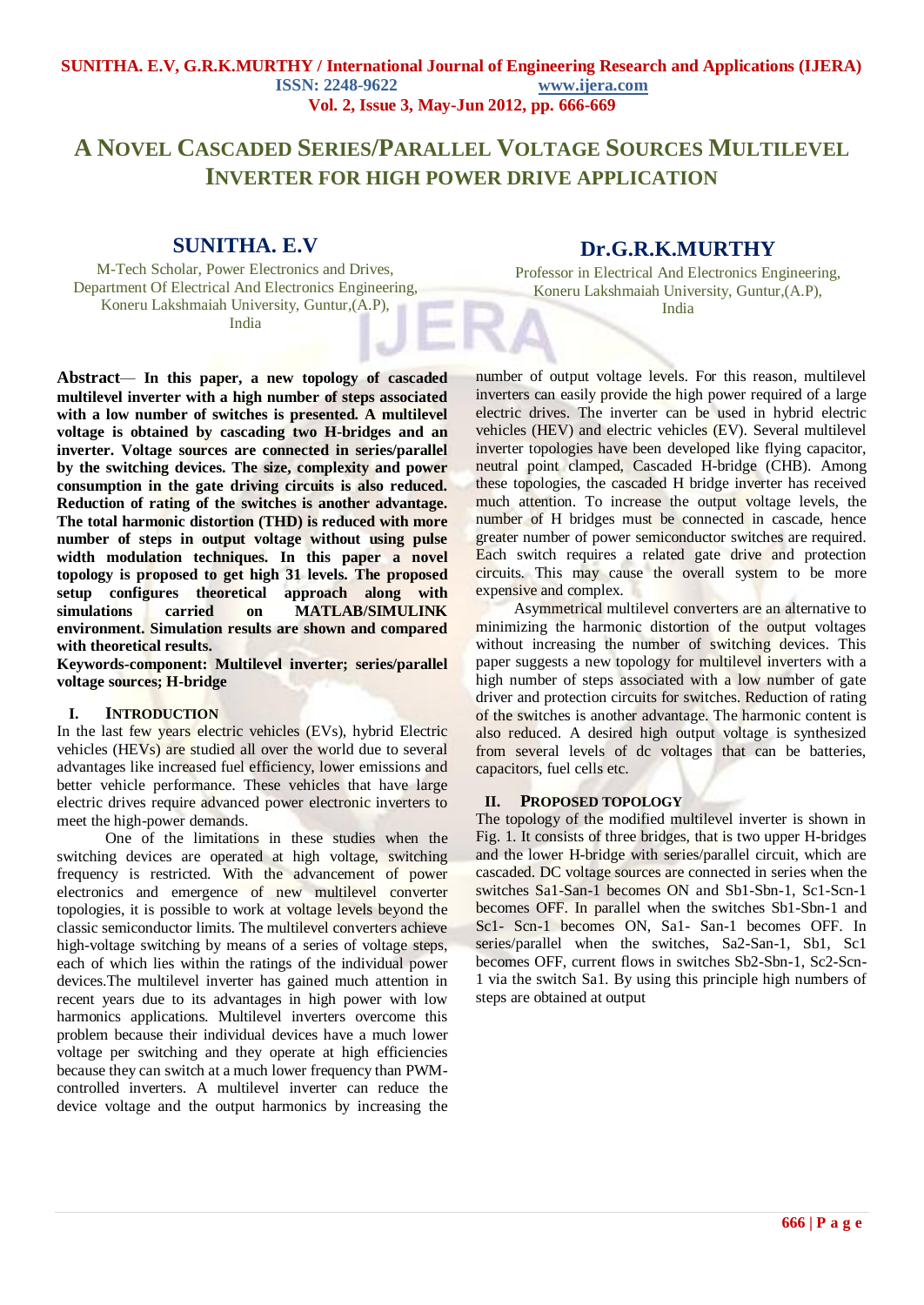#### **SUNITHA. E.V, G.R.K.MURTHY / International Journal of Engineering Research and Applications (IJERA) ISSN: 2248-9622 www.ijera.com Vol. 2, Issue 3, May-Jun 2012, pp. 666-669**



Fig. 1. Proposed topology.



Fig. 2. Proposed topology for 15 Level output.

Fig. 2 shows the proposed topology for 15 level output. Here two H-Bridges are cascaded. One H-Bridge has additional

 $S_{11}$   $\overrightarrow{S}_{11}$   $\overrightarrow{S}_{11}$   $\overrightarrow{S}_{11}$   $\overrightarrow{S}_{11}$   $\overrightarrow{S}_{11}$   $\overrightarrow{S}_{11}$   $\overrightarrow{S}_{11}$   $\overrightarrow{S}_{11}$   $\overrightarrow{S}_{11}$   $\overrightarrow{S}_{11}$   $\overrightarrow{S}_{11}$   $\overrightarrow{S}_{11}$   $\overrightarrow{S}_{11}$   $\overrightarrow{S}_{11}$   $\overrightarrow{S}_{11}$   $\overrightarrow{S}_{11}$   $\overrightarrow{S}_{11}$   $\overrightarrow{S}_{11$ series parallel circuit. Here the voltage ratio of low voltage h-

Table 1 Switching sequence for 15 level output

|                |           | Sa1, S1, S4, S5, S8              | 7Vo             |
|----------------|-----------|----------------------------------|-----------------|
|                |           | Sb1, S1, S4, S5, S8              | 4Vo             |
|                |           | Sc1, S1, S4, S5, S8              | 4Vo             |
|                |           | Sa1, S3, S2, S5, S8              | -5Vo            |
| $v_{2}$        |           | Sb1, S3, S2, S5, S8              | $-2VO$          |
|                |           | Sc1, S3, S2, S5, S8              | $-2VO$          |
|                | $V_{out}$ | Sa1, S1, S4, S6, S7              | 5Vo             |
|                |           | Sb1, S1, S4, S6, S7              | 2V <sub>o</sub> |
|                |           | Sc1, S1, S4, S6, S7              | 2Vo             |
|                |           | Sa1, S3, S2, S6, S7              | -7Vo            |
|                |           | Sb1, S3, S2, S6, S7              | -4Vo            |
|                |           | Sc1, S3, S2, S6, S7              | $-4VO$          |
| v <sub>3</sub> |           | S5, S7, S1, S3 OR S6, S8, S1, S3 | 0               |
|                |           |                                  |                 |

The number of output phase voltage levels in a conventional cascade inverter is defined by,  $m = 2s + 1$ , where s is the number of dc sources. Each H-bridge requires dc source and 4 switches. 12 switching devices are needed for 7 levels, 16 switching devices are needed for 9 levels, 20 switching devices are needed for 31 levels, which makes an

inverter complicated. But the proposed inverter outputs  $12n + 7$  levels, where n is number of voltage sources in series/parallel circuit. Total number of switches devices required are  $3n + 9$ , which makes the output voltage of the inverter almost sinusoidal.

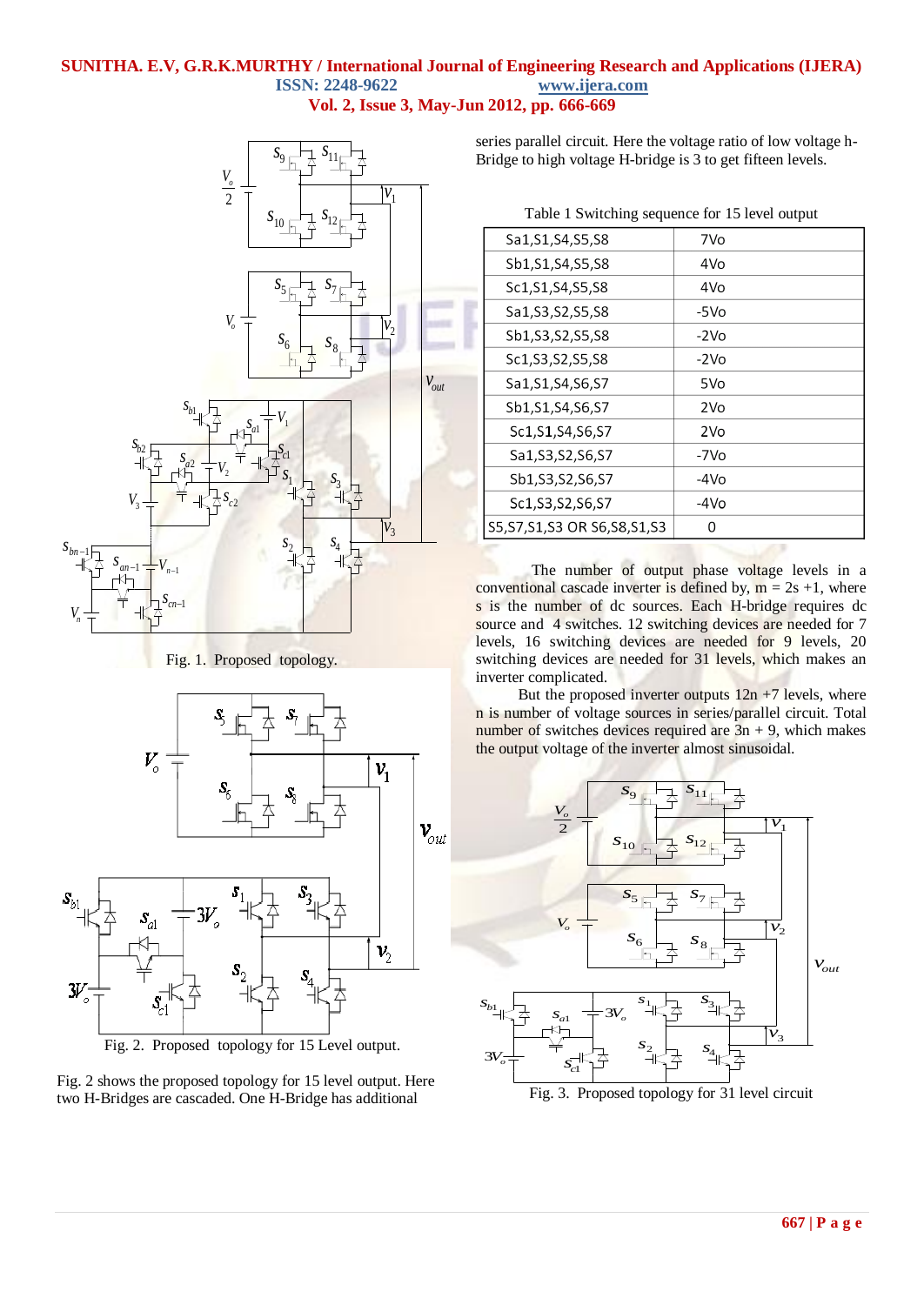#### **SUNITHA. E.V, G.R.K.MURTHY / International Journal of Engineering Research and Applications (IJERA) ISSN: 2248-9622 www.ijera.com Vol. 2, Issue 3, May-Jun 2012, pp. 666-669**

When the voltage ratio of 1:2:6 is assumed in the H-bridges, the inverter requires 15 switching devices for 31 levels, which is shown in Fig. 3. Two voltage sources are required in series/parallel circuit, levels are obtained by the Eq. (1) and the switching sequence is shown in Table II.

$$
v_{out} = v_1 + v_2 + v_3 \tag{1}
$$

Table II. Switching sequence

| <b>Switches closed</b>           | <b>Vout</b>       |
|----------------------------------|-------------------|
| S2, S4, S6, S8, S10, S12         | $\Omega$          |
| S9,S12                           | 0.5V <sub>0</sub> |
| S5, S8                           | Vo                |
| S5, S8, S9, S12                  | 1.5V <sub>o</sub> |
| Sc1, S1, S4, S6, S7              | 2V <sub>o</sub>   |
| Sc1, S1, S4, S10, S11            | 2.5V <sub>o</sub> |
| Sc1, S1, S4                      | 3V <sub>0</sub>   |
| Sc1, S1, S4, S9, S12             | 3.5V <sub>o</sub> |
| Sc1, S1, S4, S5, S8              | 4V <sub>O</sub>   |
| Sc1, S1, S4, S5, S8, S9, S12     | 4.5V <sub>o</sub> |
| Sa1, S1, S4, S6, S7              | 5V <sub>O</sub>   |
| Sa1, S1, S4, S10, S11            | 5.5V <sub>0</sub> |
| Sa1, S1, S4                      | 6V <sub>o</sub>   |
| Sa1, S1, S4, S9, S12             | 6.5V <sub>0</sub> |
| Sa1, S1, S4, S5, S8              | 7V <sub>o</sub>   |
| Sa1, S1, S4, S5, S8, S9, S12     | 7.5V <sub>0</sub> |
| $S10, \overline{S11}$            | $-0.5VO$          |
| S6, S7                           | $-VO$             |
| S6, S7, S10, S11                 | $-1.5Vo$          |
| Sc1, S2, S3, S5, S8              | $-2VO$            |
| Sc1, S2, S3, S9, S12             | $-2.5VO$          |
| Sc1, S2, S3                      | $-3Vo$            |
| Sc1, S2, S3, S10, S11            | $-3.5V0$          |
| Sc1, S2, S3, S6, S7              | $-4V0$            |
| Sc1, S2, S3, S6, S7, S10, S11    | $-4.5V0$          |
| Sa1, S2, S3, S5, S8              | $-5VO$            |
| Sa1, S2, S3, S9, S12             | $-5.5Vo$          |
| Sa1, S2, S3                      | $-6VO$            |
| Sa1, S2, S3, S10, S11            | $-6.5VO$          |
| $\overline{Sa1, S2, S3, S6, S7}$ | $-7VO$            |
| Sa1, S2, S3, S6, S7, S10, S11    | $-7.5Vo$          |

#### **III. CHOICE OF DEVICES**

The use of different dc voltage sources naturally leads to hybrid multilevel topologies, which employ distinct types of semiconductor switches. Devices in two upper H-bridges are operated at low voltage rating, hence MOSFETs are used, devices in lower H-bridge with series/parallel circuit are operated at high voltage rating, hence IGBTs are used

#### **IV. MATLAB MODELING & SIMULATION RESULTS**

The Matlab/Simulink model of the proposed inverter for 31 level output is shown in Fig. 3. It consists of two upper Hbridges cascaded with lower H-bridge and the series/parallel circuit. Simulation is performed for the proposed circuit with MATLAB/SIMULINK version R2009b.



Fig. 4 Matlab/SImulink Model of proposed converter for 15 level output

Fig. 3 shows the Matlab/Simulink model of proposed converter for fifteen level output. Here low voltage H-bridge is modeled with MOSFET and high voltage H-bridge is modeled with IGBT's.



Fig. 5 shows the fifteen level output without PWM. It is clearthat as the number of level increases distortion reduces.